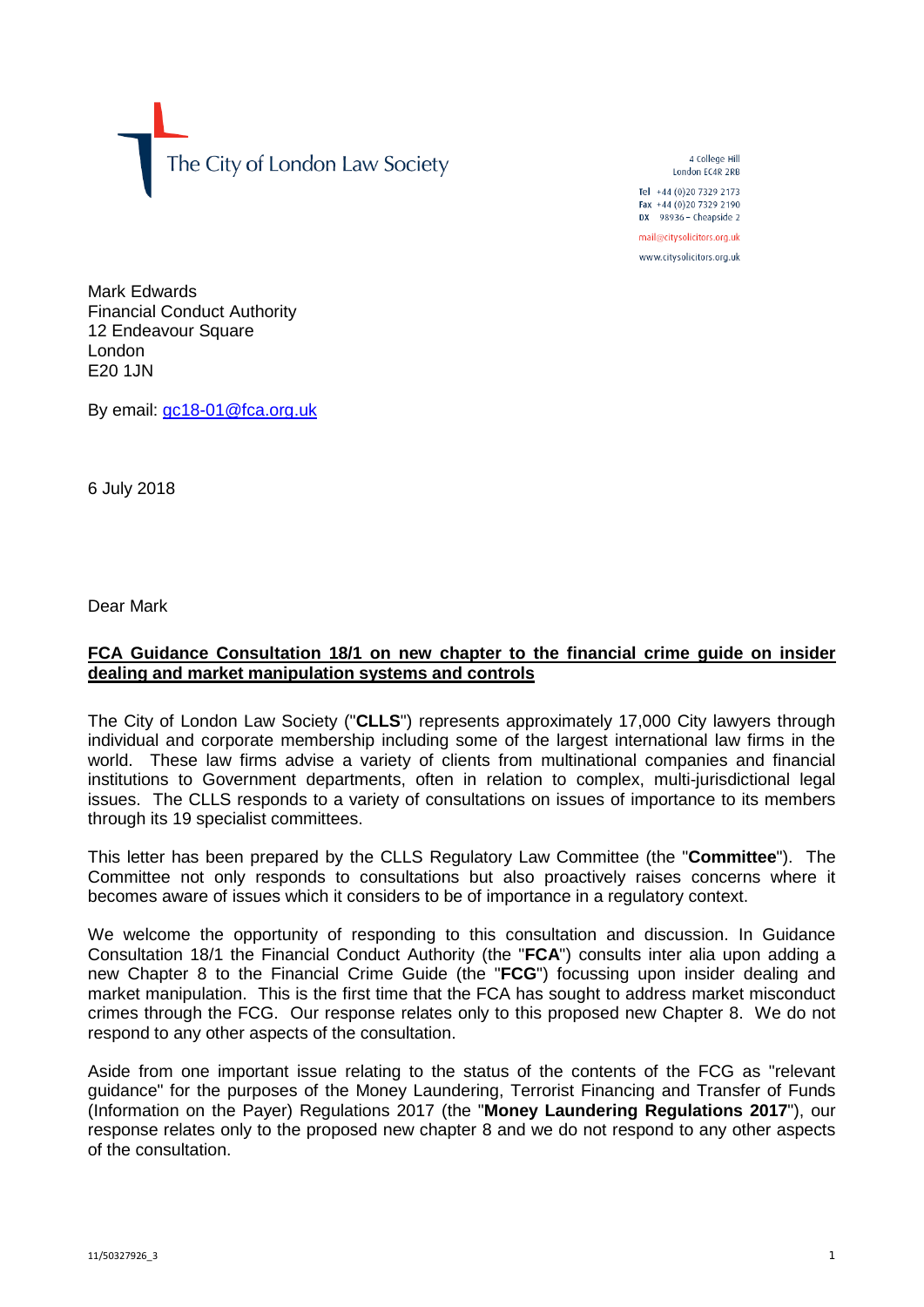## **Relevant Guidance under the Money Laundering Regulations (the "MLRs")**

Paragraph 1.1.9 in the Introduction to the FCG proposes a highly significant change in the status of the contents of the FCG, namely that whereas previous incarnations of the FCG did not constitute "relevant guidance" under MLRs, this revised version of the FCG will constitute relevant guidance for purposes of the MLRs. This means that a decision maker under the MLRs is required to consider whether a person followed the guidance in the FCG (along with other relevant guidance such as that of the Joint Money Laundering Steering Group) when it is deciding whether that person has breached the regulations. It appears to the Committee that a significant amount of the contents of the FCG, is not in an appropriate form to constitute effective guidance for such a decision maker on matters of breach of the MLRs (we would highlight in particular self assessment questions and examples of good and bad practice). In that respect, in content and development the FCG is a very different document from the JMLSG's highly granular guidance for the regulated sector. In addition some portions of the FCG do not appear to be relevant to potential breaches of the MLRs at all

We would recommend that the FCA should reconsider whether this wholesale change of status is appropriate for the contents of the FCG as a whole or any part of it.

## **Proposed Chapter 8**

Paragraph 1.14 of the introductory remarks in the consultation document highlights what the FCA suggests is a key distinction between a firm's obligations under Article 16(2) of the EU Market Abuse Regulation ("**MAR**") (for those firms where Article 16(2) MAR rather than 16 (1) MAR applies) and the financial crime systems and controls requirements set out in SYSC 6.1.1R: namely:

- Article 16(2) of MAR requires persons professionally arranging or executing transactions "*to detect and report potential [civil] market abuse*" (paraphrasing the obligation to establish and maintain effective arrangements, systems and procedures to detect and report suspicious transactions and orders); whereas
- SYSC 6.1.1R "*extends firms' obligations to counter the risk of financial crime*".

The FCA states that the guidance in the draft chapter is intended to address *criminal* insider dealing and market manipulation and that "*This document does not provide any FCA guidance in relation to MAR article 16".* Nevertheless the FCA is clearly expecting that firms will voluntarily apply the guidance in the draft chapter to all financial instruments that are covered by *both* the criminal and civil regimes because there is explicit recognition that de facto firms typically do not distinguish between the civil and criminal market conduct regimes in the mitigating systems and controls that they deploy. Paragraph 8.1.5 of the draft chapter states "*We recognize that many*  firms will not distinguish between the criminal or civil regimes for the purposes of conducting *surveillance and monitoring of their clients' and employees' activities. As such firms may find it simpler to consider this guidance as applying to all instruments to which both MAR and the criminal regimes….apply*".

Further the draft guidance appears to conflate the word "**counter**" as used in SYSC 6.1.1 with a requirement to "**prevent**" financial crime. The obligation upon firms under SYSC 6.1.1 is not to "prevent" financial crime, it is to "….establish, implement and maintain adequate policies and procedures sufficient….for countering the risk that the firm might be used to further financial crime". We would submit that "counter" within the meaning of SYSC 6.1.1 is requiring firms to have systems and controls to **oppose** or **mitigate** the risk that a firm may be used to further crime, not a requirement that those controls must be sufficient to prevent financial crime ever happening in the first place.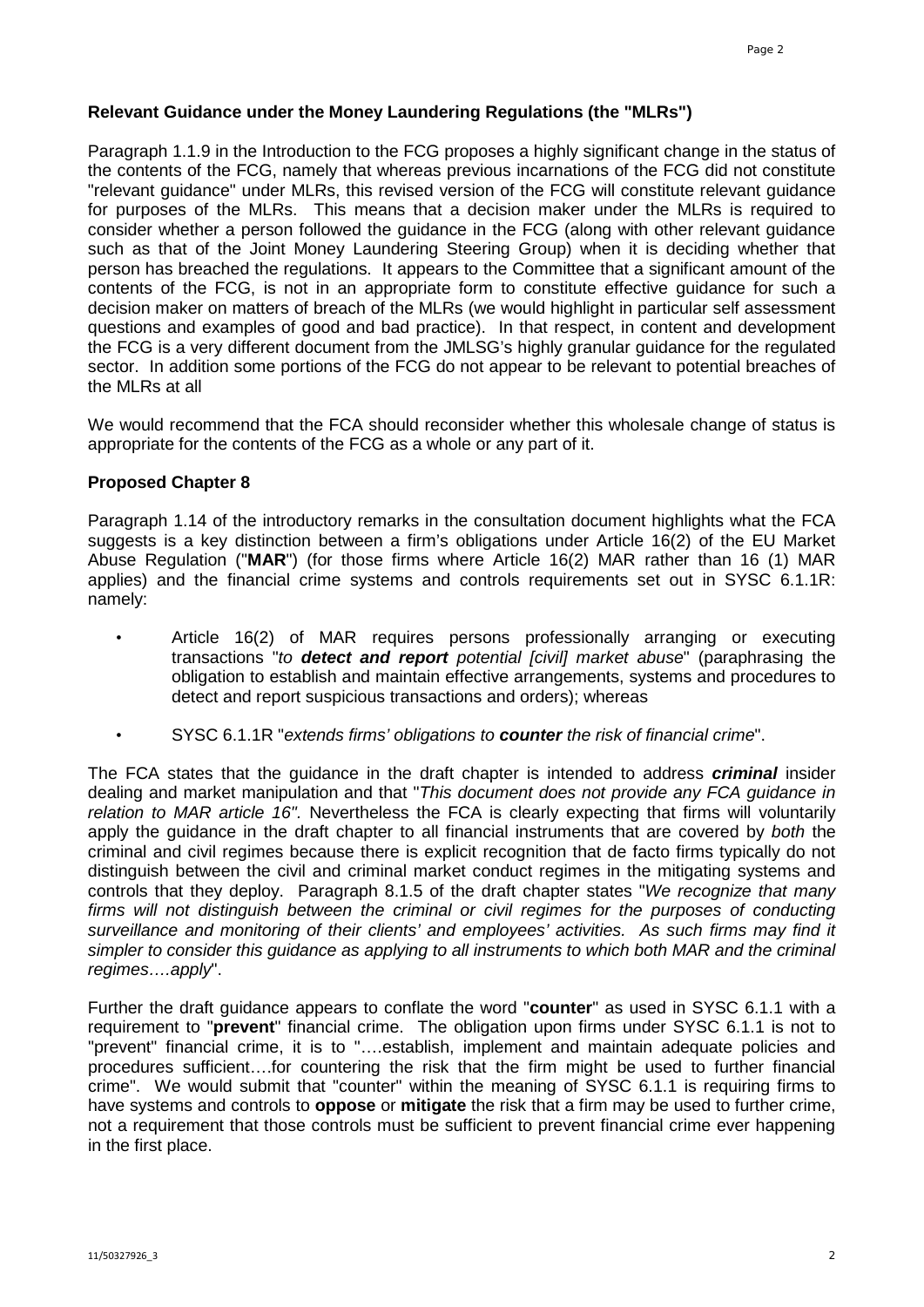The draft chapter makes a number of references to "prevention". For example, paragraph 8.1.9(1) of the proposed new chapter states that "*appropriate measures for the prevention of financial crime are likely to fall into two distinct categories (1) the identification and prevention of attempted financial crime pre-trade, and (2) the mitigation of future risks posed by clients who have been identified as having traded suspiciously*". In a similar vein, the guidance on policies and procedures at paragraph 8.2.3 of the draft chapter states firms should ensure that their policies and procedures cover both identifying and **preventing** attempted financial crime **before any trade is executed** and mitigating future risks posed by clients who have already been identified as having traded suspiciously.

Even for those firms falling under the obligation in Article 16(1) of MAR – market operators and investment firms that operate a trading venue – that obligation is not a hard obligation to "prevent" market abuse but is a systems and controls obligation – they "....shall establish and maintain *effective arrangements, systems and procedures aimed at preventing and detecting insider dealing, market manipulation and attempted insider dealing and market manipulation*….".

The current drafting of Chapter 8, such as the quotes we give above from paragraphs 8.1.5, 8.1.9, 8.2.3, together with paragraph 1.14 of the introductory remarks, could be read as suggesting that the FCA expects firms covered by Article 16 (2) MAR routinely to deploy additional pre trade controls over and above the controls (in particular post trade surveillance) that have been put in place by firms to satisfy the requirements under MAR. The current drafting could be read as the FCA is seeking by this means to extend to all firms a higher "prevent" insider dealing and market manipulation standard whereas MAR explicitly distinguishes market operators and firms operating a trading venue as having the higher obligation in that respect. The draft chapter does not, presently, distinguish between different categories of firms as having different levels of obligation in the way that MAR does.

As a legal matter it is the view of the Committee that SYSC 6.1.1R does not give the FCA legal authority to supersede or gold plate the very specific maximum harmonising regime established under MAR. It would be helpful for regulated firms, therefore, if the FCA could amend the current drafting of Chapter 8 to clarify that the FCA is not expecting an additional level of routine controls and surveillance (including pre trade controls) above those put in place by firms to comply with their obligations MAR Article 16 (2) and its subsidiary instruments.

Instead the FCA could make clear, assuming that this is the FCA's policy intention behind the draft Chapter 8 FCG, that firms' obligations do not end with filing a Suspicious Transaction and Order Report under MAR. Rather, if the firm has that level of suspicion and the behaviour could also constitute criminal insider dealing or market manipulation and could have given rise to proceeds of crime, then firms should also be considering their obligations to file a Suspicious Activity Report under anti money laundering legislation and should also be considering what additional steps are appropriate to mitigate the risks of a repetition of the wrongful behaviour. In other words, for firms covered by the requirements of Article 16(2) MAR, the FCA could make clear that for this population of firms the impact of Chapter 8 FCG is to emphasise that they should mitigate future risks posed by clients (or indeed employees of the firm) **who have already been identified as having traded suspiciously.** These firms are not being asked to put in place additional controls in respect of clients or employees who have not been identified as having traded suspiciously.

In paragraph 8.2.3 it is stated that the FCA expects that "market participants should refuse to execute any trade where there is a **clear risk** that the trade is in breach of relevant legal or regulatory requirements." It is unclear to us whether the FCA intends here to refer only to the risk of a criminal offence relating to inside information or market manipulation being committed or to relevant legal and regulatory requirements generally. It is also unclear what standard of knowledge or suspicion the FCA intends by the words "clear risk" but it appears intended to mean something more than merely "reasonable grounds to suspect".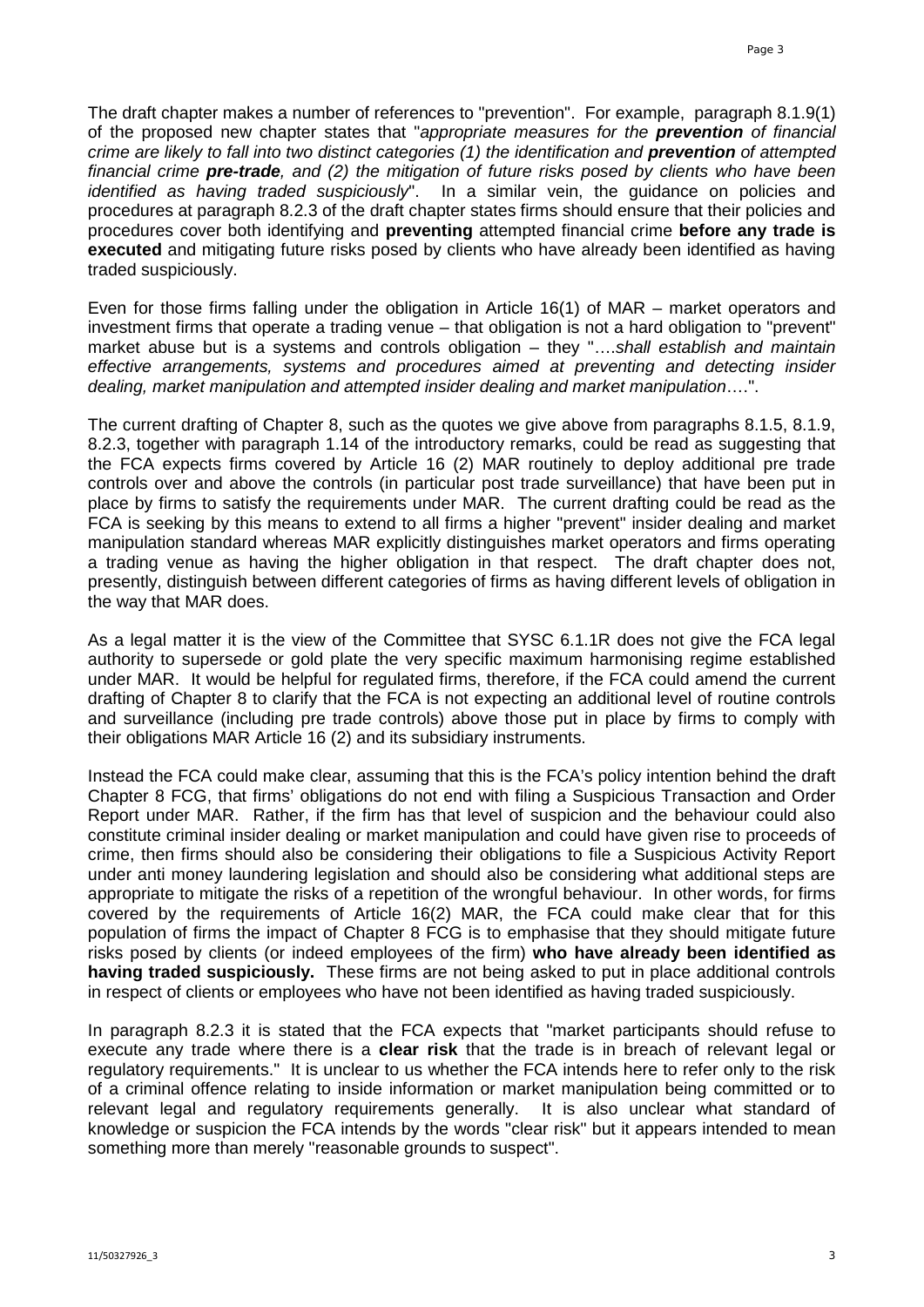If this provision is to be retained, we would recommend additional guidance on this point so that firms deciding whether to refuse to execute trades are on firmer ground in face of potential liability to their clients for failing legitimate trades. There is possible risk of detriment of the underlying clients of buy-side firms if the sell-side were to adopt an overly defensive approach and reject trades on the basis of unduly low levels of suspicion. Sell side firms will generally not have a line of sight into the intentions and motivation of their buy-side customers. This is particularly problematic in the area of market manipulation where with behaviours such as suspected spoofing, the broker will typically be looking only at a pattern of orders and trades when deciding whether to submit a STOR and/or SAR and will have no other information from which to deduce the intentions of the buy-side client.

If you would find it helpful to discuss any of these comments then we would be happy to do so. Please contact Karen Anderson by telephone on +44 (0) 20 7466 2404 or by email at [Karen.Anderson@hsf.com](mailto:Karen.Anderson@hsf.com) in the first instance.

Yours sincerely

Caningham

**Karen Anderson** *Chair, CLLS Regulatory Law Committee*

© CITY OF LONDON LAW SOCIETY 2018 All rights reserved. This paper has been prepared as part of a consultation process. Its contents should not be taken as legal advice in relation to a particular situation or transaction.